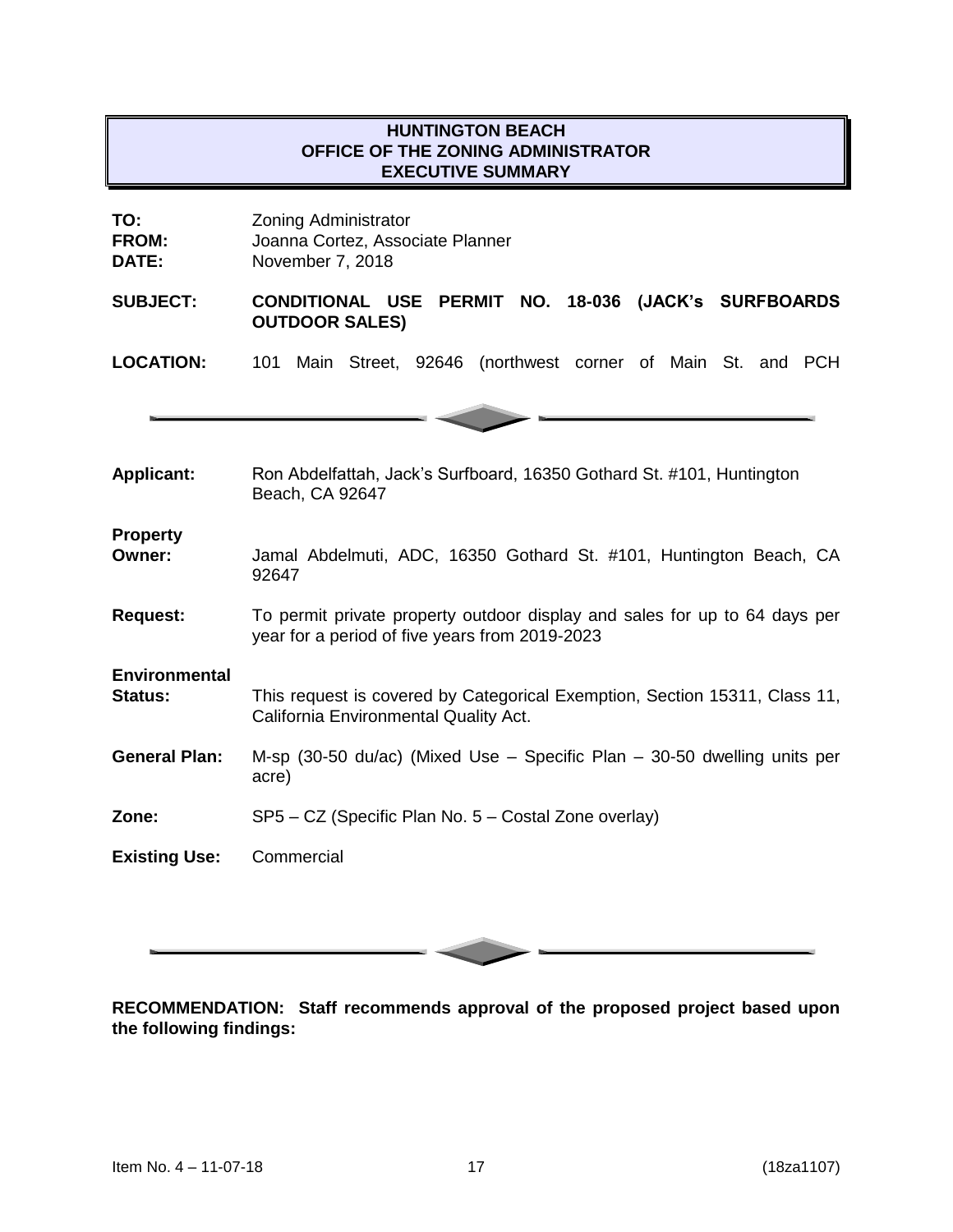## **SUGGESTED FINDINGS FOR PROJECTS EXEMPT FROM CEQA:**

The Zoning Administrator finds that the project will not have any significant effect on the environment and is exempt from the provisions of the California Environmental Quality Act (CEQA) pursuant to section 15311 of the CEQA Guidelines, because the project consists of a temporary use of land appurtenant to an existing commercial facility that will have negligible or no permanent effects on the environment.

## **SUGGESTED FINDINGS FOR APPROVAL - CONDITIONAL USE PERMIT NO. 18-036:**

- 1. Conditional Use Permit No. 18-036 to permit private property outdoor display and sales for up to 64 days per year for a period of five years will not be detrimental to the general welfare of persons working or residing in the vicinity or detrimental to the value of the property and improvements in the neighborhood because the proposed sales events will occur adjacent to the applicant's storefront and will be sited to prevent interference with use of the surrounding area. The project is conditioned to ensure that adequate public, disabled, and emergency access will be maintained; and, to ensure that the operation and design is orderly and aesthetically pleasing fostering a family-friendly atmosphere.
- 2. The granting of the conditional use permit to permit private property outdoor display and sales for up to 64 days per year for a period of five years will not adversely affect the General Plan. It is consistent with the Land Use Element designation M-sp (30-50 d/u) (mixed-use – specific plan – 30-50 du/acre) on the subject property. In addition, it is consistent with the following goals and policies of the General Plan:

### A. *Land Use Element*

*Policy LU 11.A*: Encourage a variety of commercial uses that cater to local and regional demand to create an environment that meets resident needs and increases the capture of sales tax revenues.

*Policy LU 11.C*: Maximize the economic development services provided by the City to existing and prospective businesses and industries.

Outdoor display and sales allows the business to promote visitor-serving seasonal retail items on an intermittent basis throughout the year, which in turn helps to sustain the economic viability and promote pedestrian activity within the Downtown shopping district. The proposed sales area will be sited to maintain adequate clearance for pedestrian circulation and visibility.

3. The proposed conditional use permit to allow private property outdoor display and sales for up to 64 days per year for a period of five years will comply with the provisions of the base district and other applicable provisions in Titles 20-25 of the Huntington Beach Zoning and Subdivision Ordinance because the project requires approval of a conditional use permit to allow private property outdoor display and sales for up to sixty-four (64) days per year. The outdoor sales on private sidewalks will not include any additional development or modification to existing development. The proposed project is consistent with the intent of the Downtown Specific Plan because the use provides visitor-serving opportunities and promotes a unique and identifiable downtown for Huntington Beach that capitalizes on the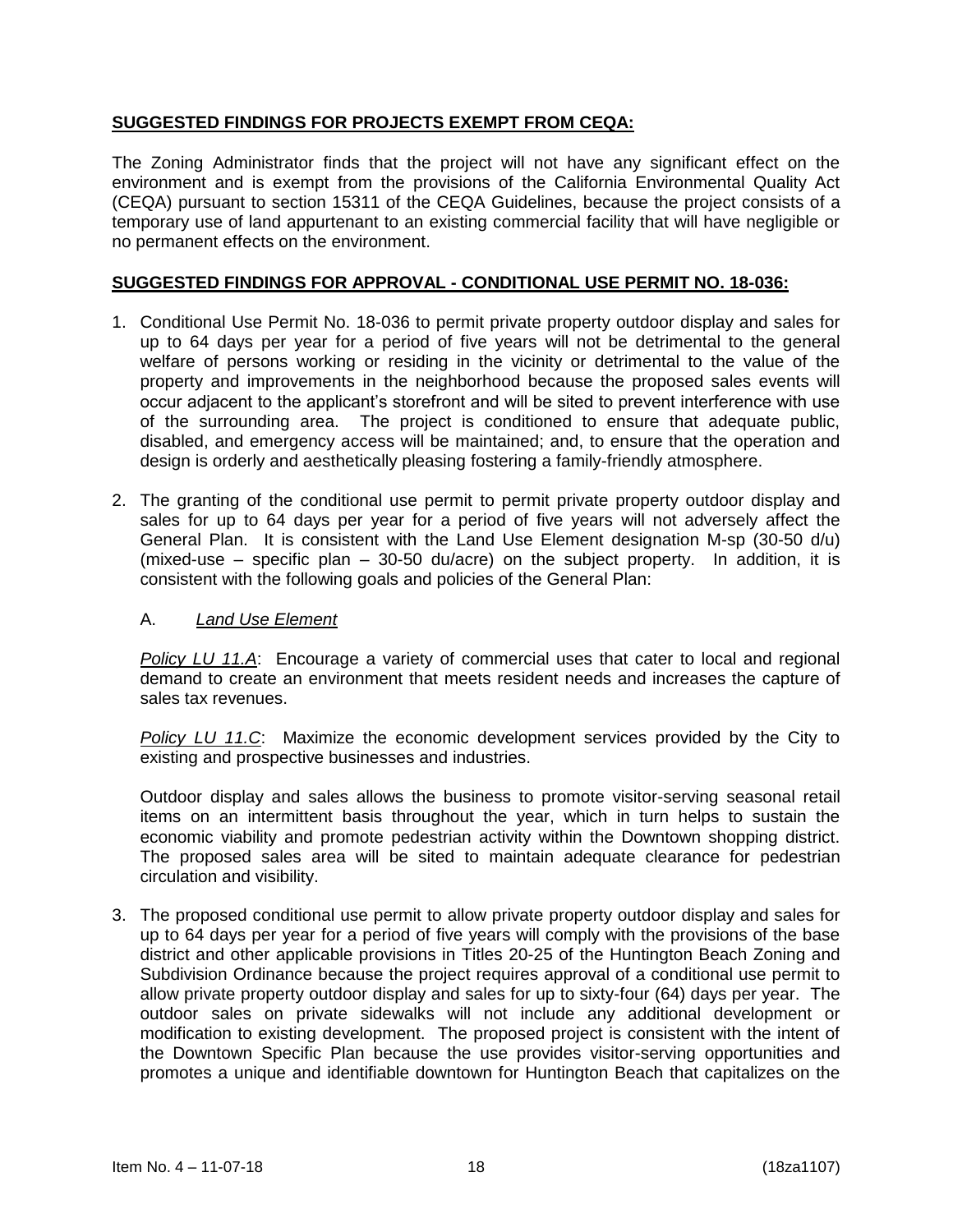distinctive location by providing an economically vibrant, pedestrian-oriented destination for residents and visitors alike.

#### **SUGGESTED CONDITIONS OF APPROVAL - CONDITIONAL USE PERMIT NO. 18-036:**

- 1. The site plan, floor plans, and elevations received and dated September 13, 2018 shall be the conceptually approved design.
- 2. The use shall comply with the following:
	- a. Five (5) years maximum (2019-2023)
	- b. Sixty-four (64) days maximum per calendar year.
	- c. Ten (10) consecutive days maximum.
	- d. The outdoor sales area shall be entirely confined to private property. Any encroachment into the public right-of-way is prohibited.
	- e. The sales area shall be cordoned off along the property line with a minimum 36" high barrier with intermittent openings as necessary for customer access.
	- f. A four-foot wide clearance shall be maintained along the public sidewalk, adjacent to outdoor display areas.
	- g. A ten-foot wide clear path of travel shall be maintained along the public sidewalk, adjacent to outdoor display areas.
	- h. All required exits and access ways to the tenant space, as determined by the Building and Safety Department, shall be maintained clear and free of obstructions. The minimum required access width shall be 48 inches. Required pathways for patron and disabled access shall be maintained clear of obstructions.
	- i. All overhead obstructions shall be a minimum of 80- inches above the walking surface.
	- j. Furniture pieces shall weigh less than 35 pounds each.
	- k. Where outdoor sales transactions are permitted, the store manager shall be responsible for ensuring that no more than five (5) customers are in the queue for the cash register at any time.
	- l. Sales to patrons in vehicles or in the public right-of-way shall be prohibited.
	- m. Line formations within the public right-of-way shall be prohibited.
	- n. Customers shall be prohibited from trying on clothing or other merchandise while in the public right-of-way.
	- o. Sales events, including associated furniture, structures, patron lines, etc., shall not in any way interfere with access to any commercial establishment.
	- p. All displays associated with outdoor sales events shall be maintained in an orderly, uncluttered and aesthetically pleasing condition, and present a family-friendly atmosphere.
	- q. All outdoor displays, associated furnishings and accessories, including but not limited to display tables, table cloths/skirts, cashier stations, canopies and employee uniforms, shall be color coordinated.